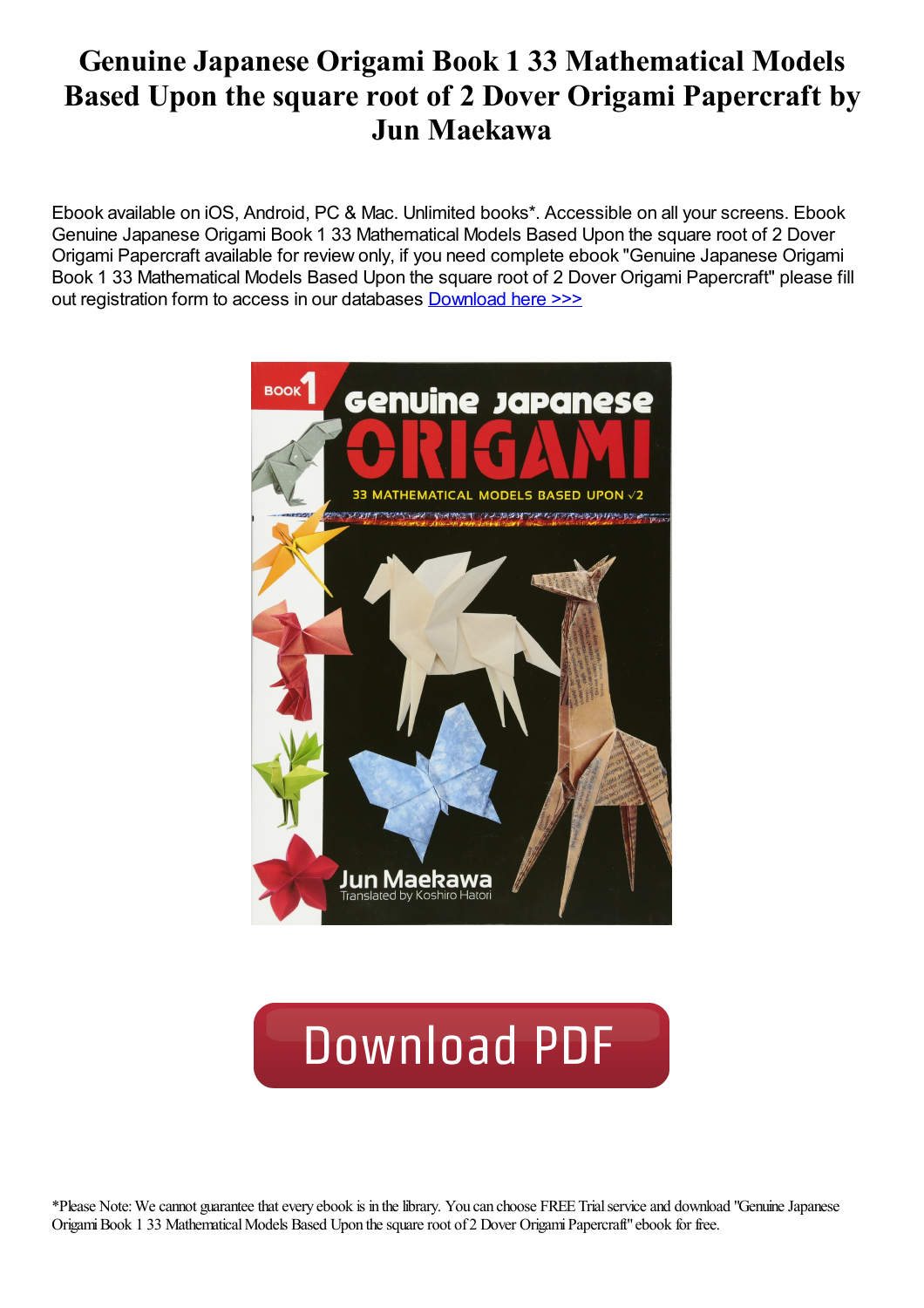### Ebook File Details:

Review: Love a lot of the designs, but some are difficult to understand how to proceed with folds from one step to the next - line drawings/illustrations dont always show everything you need to see. The projects in this book use mostly A4, A5, A6 paper, but not US standard 8.5 x 11 inch. However, its fairly easy to cut US paper to size for these projects....

Original title: Genuine Japanese Origami, Book 1: 33 Mathematical Models Based Upon (the square root of) 2 (Dover Origami Papercraft) Series: Dover Origami Papercraft Stationery: 192 pages Publisher: Dover Publications (June 13, 2012) Language: English ISBN-10: 0486483312 ISBN-13: 978-0486483313 Product Dimensions:8.1 x 0.6 x 10.9 inches

File Format: pdf File Size: 15038 kB Book File Tags:

• square root pdf,origami pdf,paper pdf,models pdf,designs pdf,diagrams pdf,geometric

Description: This unique and wildlycreative book by a Japanese origami master approaches the art of paperfolding from the perspective of mathematical and geometric principles. Jun Maekawa focuses on using rectangular paper to create a wide range of insects, leaves, plants, trees, animals, and fantasticcreatures. Models include hummingbirds, dragonflies, peacocks,...